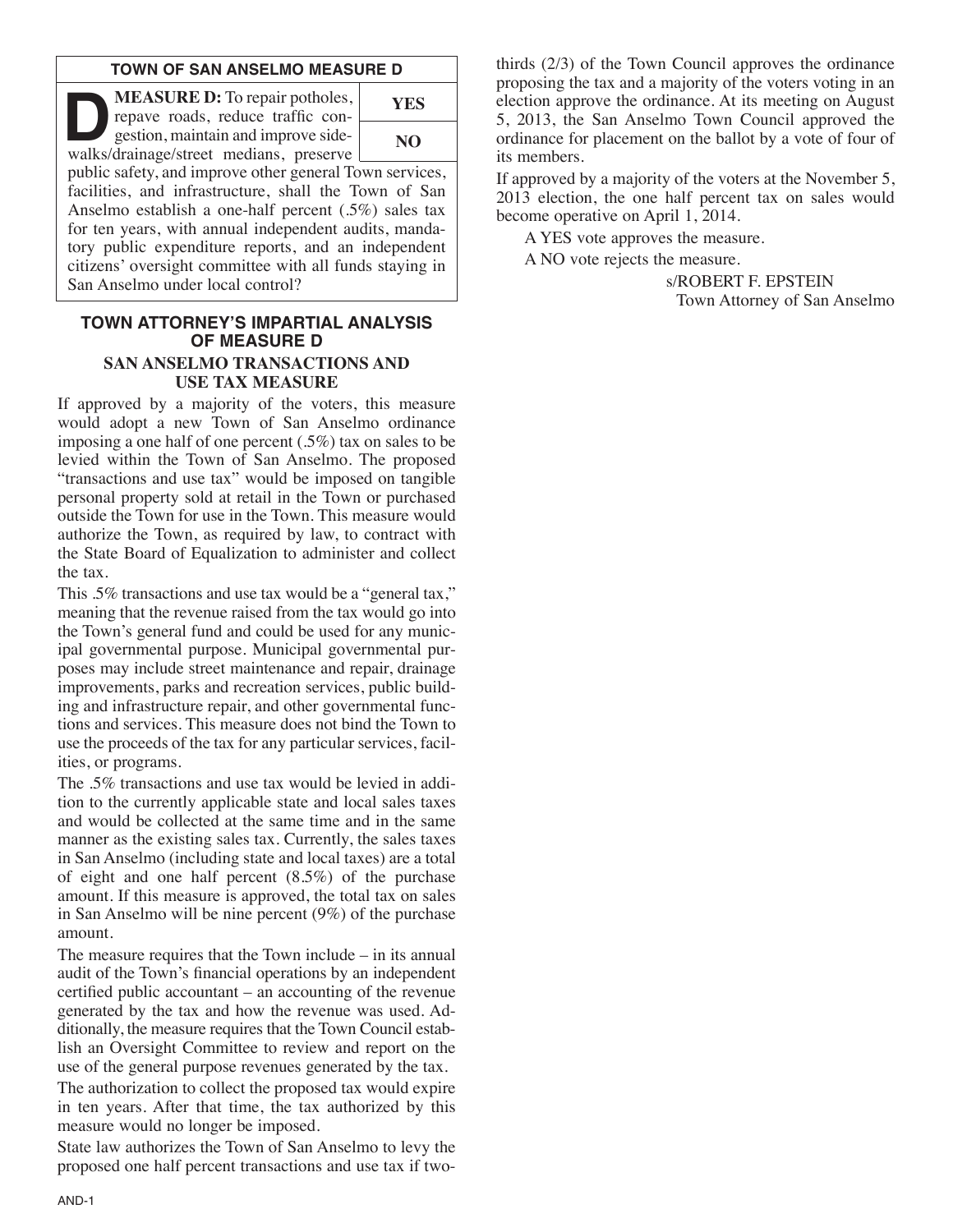# **ARGUMENT IN FAVOR OF MEASURE D**

Measure D would provide a much needed funding boost to repair the Town's aging streets and facilities. The measure would add 1/2 percent to taxable sales transactions in the Town over ten years. It would allow the Town to increase funding by at least \$500,000 annually to fix roads and other infrastructure. Fairfax, San Rafael and Novato already have separate local sales taxes, and Larkspur and Corte Madera have a local sales tax on their ballot. By passing Measure D, we can keep this local revenue entirely within our Town.

Recently, a Financial Advisory Committee of independent residents closely examined San Anselmo's budget. It concluded that the Town has done a good job managing expenses, reducing expenditures over the last several years, and reducing staff by nearly 15% over the past decade. The Town has also further reduced employee costs by implementing a two-tier pension system, saving \$1 million over the last five years, and by consolidating our police and fire services, saving even more. In short, the Committee concluded that the Town budget can't be cut further.

The Committee also concluded that the Town has significant unmet needs, particularly road maintenance. A recent report concluded that our roads are among the worst in the Bay Area. Although the Town spends nearly \$1 million annually on road maintenance, this is not enough to keep up with deteriorating conditions. Drainage on many roads is inadequate, and Town buildings (such as Isabel Cook) have long-deferred maintenance needs. Continuing to put off the repair of potholes and cracked surfaces in roads will only make this work more expensive later.

Measure D includes requirements for an annual independent audit, public expenditure reports and an independent oversight committee to ensure that the sales tax revenues are spent responsibly.

Please join us in supporting Measure D to Renew San Anselmo.

s/KAY COLEMAN

Mayor of San Anselmo

s/ANNELISE BAUER

President, Ross Valley School District Board of Trustees

s/JUDY COY

Chair, San Anselmo Historical Commission and 2013 San Anselmo Volunteer of the Year

### s/GAGE HOUSER

Chair, Renew San Anselmo Committee

### **REBUTTAL TO ARGUMENT IN FAVOR OF MEASURE D**

A regressive tax is a local sales tax, currently in San Rafael, Novato, Fairfax, and proposed in Corte Madera, Larkspur, and San Anselmo. Sales taxes financially hit residents on modest income, seniors, young families, and smaller retail stores the hardest.

General Sales Taxes become harmful because Council can spend tax revenue on:

- Employee Pension
- Employee Medical
- Employee Salary
- Neighborhood Development Projects

Yes, 10-year San Anselmo Measure D sales tax proceeds "will remain entirely within our Town." Council made a second promise: **Nothing herein shall bind the Town to use the** (sales tax revenue) **proceeds for any specific purpose or function**.

San Anselmo could spend Measure D tax to maintain union agreements and pet projects like Memorial Park constructed into a flood control project, a roadway trolley, or enhance Town owned property.

#### **Measure D is a General Sales Tax**

Special Sales Taxes target street, drainage, and infrastructure funding critical to the Town, but Council chose an alternative, a General Tax that allows limitless spending choices.

When Council receives unrestricted General Tax revenue, taxpayers have no spending control of financial decisions and no Oversight Committee can prevent irresponsible actions.

Although fiscal accountability provision establishes "Oversight Committee to review and report on the use of the general purpose" of Measure D, Council gave no authority to the Oversight Committee to ensure that sales tax revenue spending is responsible.

> Measure D is a General Sales Tax that gives Council privilege to spend.

## **VOTERS MUST REJECT GENERAL SALES TAXES Vote NO on Measure D**

s/DALE ELLIS s/SUSAN S GARNETT s/LOUISE L MATHEWS s/NANCY OKADA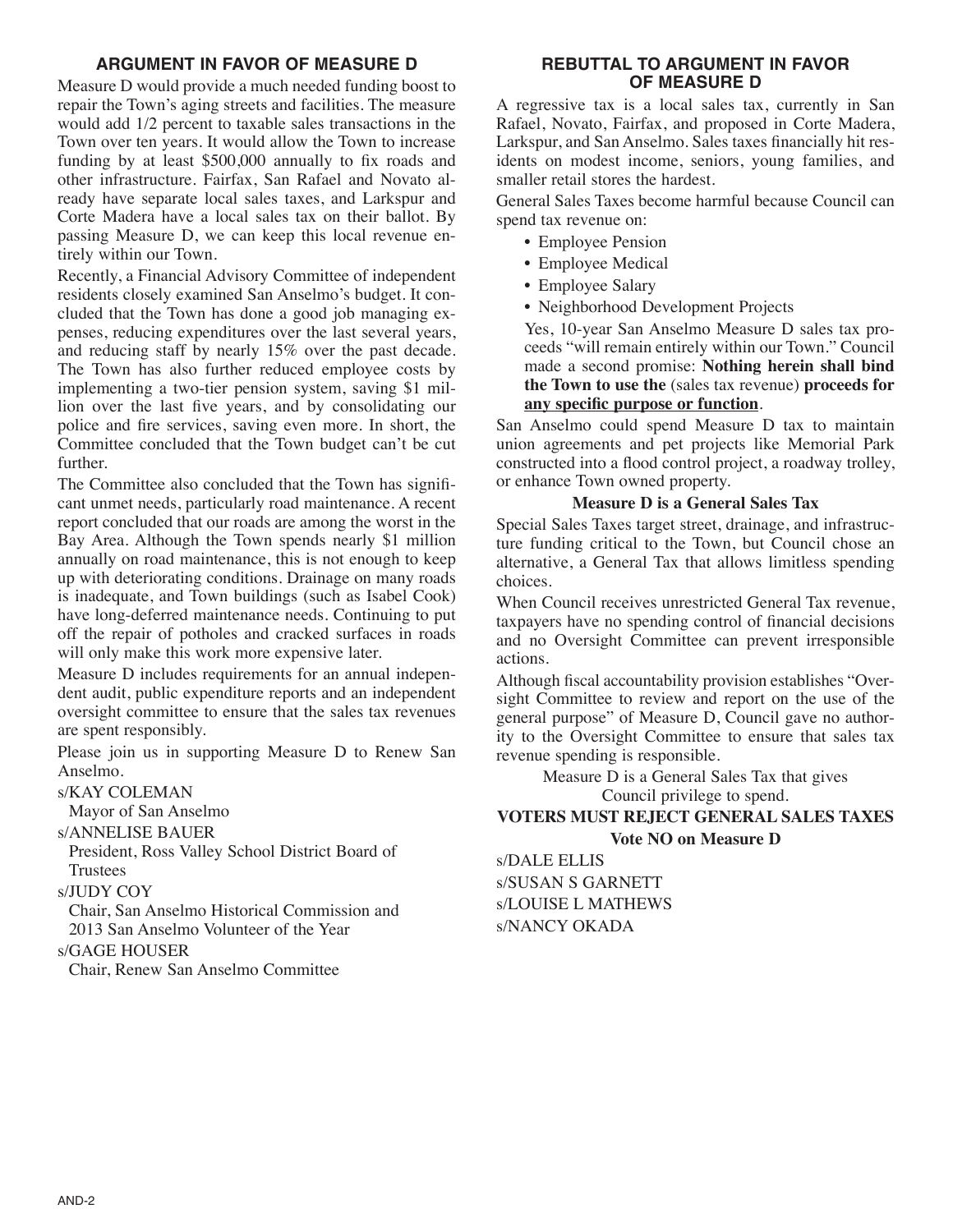## **ARGUMENT AGAINST MEASURE D**

After decades of belt tightening to balance personal and family budgets, taking second or third jobs and, consequently, reduce care and attention we are able to provide to friends and family, and as we struggle to this day;

• **Voters demand** Town of San Anselmo Council be prudent and reduce its spending.

Some voters may know General Tax ballots give Council full discretion over use of general tax revenue.

Measure D gives Council authority to decide spending and no Oversight Committee will ever interfere.

Council has made it clear that the primary duty of an Oversight Committee is to review audits of the sales tax revenue received by State Board of Equalization and expenditures made, but not advise and not control where tax revenue is spent.

This is the failure of Measure D; it compounds taxpayer distress.

• Measure D is a General Tax and will be spent as **Town Council demands**.

Residents and consumers have limited spending dollars but Town of San Anselmo officials seem relentless to extract to that dollar limit, and beyond.

Police consolidation completed this year between San Anselmo, Corte Madera, and Larkspur is expected to generate savings to San Anselmo. If roads, landscaping medians, and town hall facilities need revenue, then a Special Tax that allows tax revenue spent for those specific uses should be on this ballot.

Whenever a General Sales Tax ballot appears, know this: Your sales tax dollar can be spent by Town Council on what politicians' value:

• Payroll, benefits, retirement, and undertaking neighborhood developments

A regressive tax takes more from shoppers who have less income to spend.

Measure D is a 10-year regressive tax that will take even more advantage of our community seniors, students, and workers.

### **VOTERS CAN'T WAIT ANY LONGER TO TAKE CONTROL OF TAXES. Vote NO on D**

s/SUSAN S. GARNETT s/LOUISE L. MATHEWS s/NANCY OKADA

# **REBUTTAL TO ARGUMENT AGAINST MEASURE D**

The opposition relies on scare tactics, not facts.

Contrary to the opposition, the Town's independent Financial Advisory Committee concluded the Town has done a good job managing its expenses, made significant accomplishments in reducing expenses as a result of police consolidation and our two-tier pension system, and there were no "further significant savings to be found in the Town budget." It recommended the Town offer a half-cent general sales tax measure to provide increased funding for our highest priorities, including roads and infrastructure projects.

To ensure the funds go to our highest priorities, the Town Council recently adopted a statement of intent committing to spend the sales tax revenue on roads, street drainage, and other critical infrastructure projects. False claims about pensions and employee benefits are red herrings.

While attempting to scare seniors and others, the opposition fails to note that a significant portion of our sales taxes are paid by nonresidents. If this measure passes, San Anselmo's sales tax rate would still be at or below the rates charged in neighboring cities, including Fairfax and San Rafael. It would add just 50 cents to a purchase of \$100, exempting essential purchases like food and medicine.

The opposition incorrectly claims the oversight committee will have a narrow role of reviewing limited documentation. In fact, it is not limited in the information it may review and is required to report to you, the residents, how the revenue is spent. As a result, you will control how this revenue is spent.

s/JOHN D. WRIGHT

President, Tamalpais Union High School District Board of Trustees

s/JON ELAM

Resident

s/CHRIS LIVERMORE

Member San Anselmo Financial Advisory Committee

s/LORI LOPIN

Former RVSD School Trustee &

San Anselmo Councilmember

s/BARBARA THORNTON

Former Mayor, San Anselmo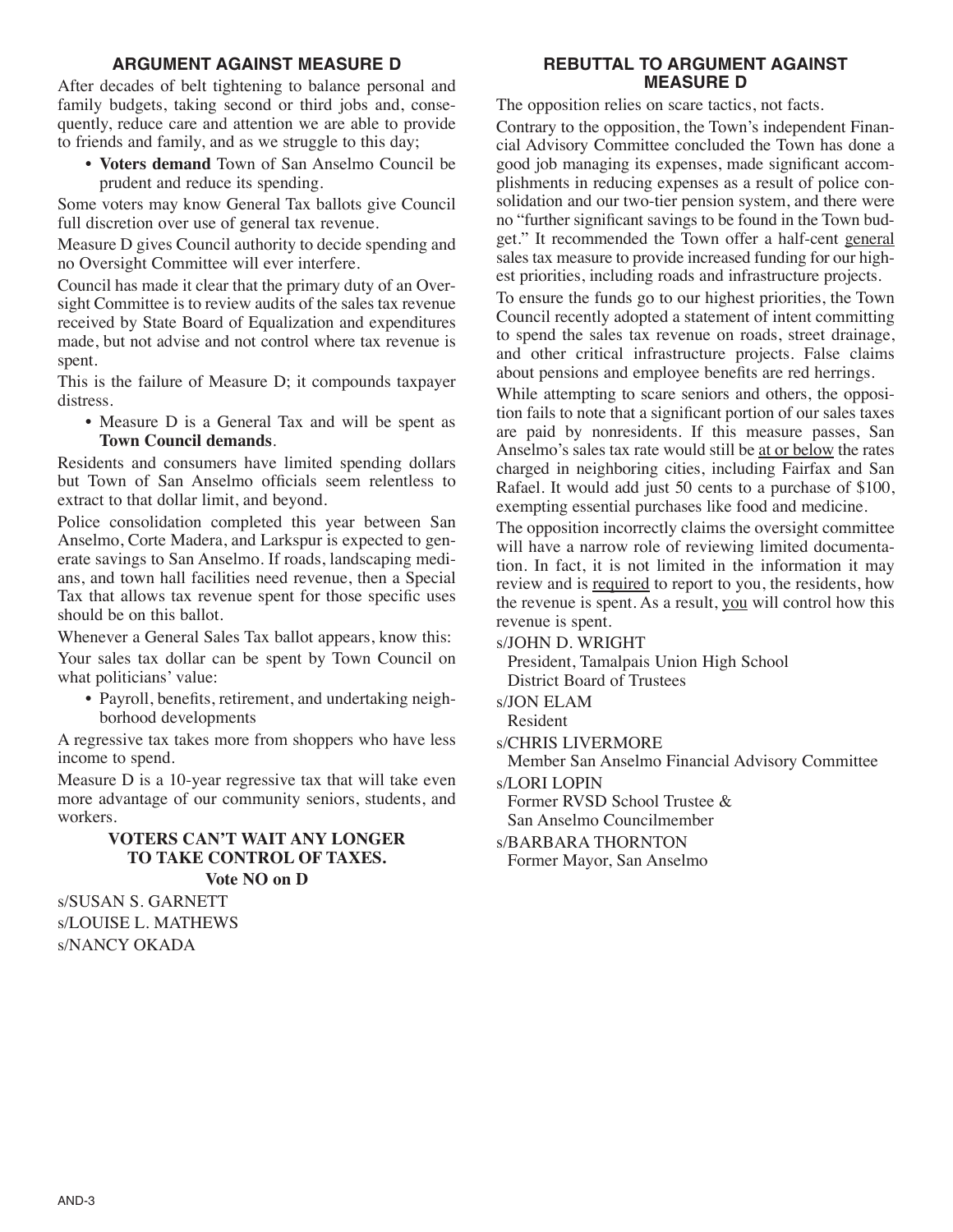**FULL TEXT OF MEASURE D RESOLUTION NO. 4044 A RESOLUTION OF THE TOWN COUNCIL OF THE TOWN OF SAN ANSELMO CALLING AND GIVING NOTICE OF THE HOLDING OF AN ELECTION TO BE HELD ON NOVEMBER 5, 2013 AND REQUESTING THE BOARD OF SUPER-VISORS OF THE COUNTY OF MARIN CONSOLI-DATE SAID ELECTION; AND AUTHORIZE THE TOWN CLERK OR HER DULY AUTHORIZED OFFICERS AND AGENCY TO CARRY OUT ALL THE NECESSARY PROCEDURES FOR SAID ELECTION SUBMITTING TO THE VOTERS A ONE HALF PERCENT (.5%) TRANSACTIONS AND USE TAX MEASURE FOR GENERAL PURPOSES TO THE QUALIFIED VOTERS OF THE TOWN AND SETTING THE BALLOT LANGUAGE.**

**Whereas,** the Town Council is committed to protecting the small town ambience, access to parks and open space, historic downtown and the great overall quality of life in San Anselmo; and

**Whereas,** many of San Anselmo's local streets and roads are in need of repaving and pothole repair, current street drainage on many roads is inadequate, in disrepair or collapsed, and some streets are also in need of medians or median improvements, and these issues contribute to traffic and congestion that affects all residents; and

**Whereas,** several public facilities have long-deferred maintenance needs that must be addressed before they become more expensive; and

**Whereas,** the Town of San Anselmo has effectively managed its expenses while protecting vital Town services, reduced expenses by consolidating police and fire services with nearby communities and by implementing pension reform, and the Town's independent Financial Advisory Committee has concluded that there are not further significant savings to be found in the Town budget; and

**Whereas,** all funds from a locally approved tax cannot be taken by the State and must stay in San Anselmo under local control to benefit local residents.

**Whereas,** Article XIIIC, Section 2 of the California Constitution authorizes cities, by a majority vote of the qualified electors, to impose a general tax; and

**Whereas,** Part 1.6 (commencing with Section 7251) of Division 2 of the California Revenue and Taxation Code and Section 7285.9 of Part 1.7 of Division 2 authorize a city to adopt a transactions and use tax ordinance, which shall be operative if a majority of the electors voting on the measure vote to approve the imposition of the tax at an election called for that purpose; and

**Whereas,** the Town Council desires to submit the ordinance attached hereto as Exhibit A containing a ballot measure to adopt a one-half of one percent  $(.5\%)$  sales tax measure (transactions and use tax) to be used exclusively for general purposes to the qualified voters of the Town of San Anselmo at the Uniform District Election to be held in the Town on November 5, 2013; and

**Whereas,** it is desirable that the election be consolidated with the statewide election to be held on the same date and that within the Town, the precincts, polling places, and election officers of the two elections to be the same; and

**Whereas,** it is desirable that the County Election Department of County of Marin canvass the returns of the Uniform District Election and that the election be handled in all respects as if there were only one election.

**NOW, THEREFORE, THE TOWN COUNCIL OF THE TOWN OF SAN ANSELMO, CALIFORNIA, DOES RESOLVE, DECLARE, DETERMINE, AND ORDER AS FOLLOWS:**

Section 1. That pursuant to the requirements of the laws of the State of California relating to General Law Cities, there is called and ordered an election to be held in the Town of San Anselmo, California, on Tuesday, November 5, 2013.

Section 2. That pursuant to the requirements of Section 10403 of the California Elections Code, the Board of Supervisors of the County of Marin is hereby requested to consent and agree to the consolidation of said election.

Section 3. That the Town Council, pursuant to its rights and authority, does order submitted to the voters at the election the following question:

| To repair potholes, repave roads, reduce<br>traffic congestion, maintain and improve                                                                                                                                                                                                                                                                     | YES |
|----------------------------------------------------------------------------------------------------------------------------------------------------------------------------------------------------------------------------------------------------------------------------------------------------------------------------------------------------------|-----|
| sidewalks/drainage/street medians, pre-<br>serve public safety, and improve other                                                                                                                                                                                                                                                                        | NO. |
| general Town services, facilities, and infrastructure,<br>shall the Town of San Anselmo establish a one-half per-<br>cent $(.5\%)$ sales tax for ten years, with annual indepen-<br>dent audits, mandatory public expenditure reports, and<br>an independent citizens' oversight committee with all<br>funds staying in San Anselmo under local control? |     |

Section 4. The text of the proposed ordinance to be submitted to the voters is attached hereto as Exhibit A.

Section 5. Pursuant to California Elections Code Section 9280, the Town Clerk shall transmit a copy of the measure to the Town Attorney who shall prepare an impartial analysis of the measure in accordance with said Section 9280.

Section 6. Arguments for and against said measure may be filed in accordance with applicable provisions of the law. Pursuant to Section 9285 of the California Elections Code, (the provisions of which are hereby adopted), when the Town Clerk has selected the arguments for and against the measure which will be printed and distributed to the voters, the Clerk shall send copies of the argument in favor of the measure to the authors of the argument against, and copies of the argument against to the authors of the argument in favor. The rebuttal arguments shall be filed with the Town Clerk not more than 10 days after the final date for filing direct arguments. Rebuttal arguments shall be printed in the same manner as the direct arguments. Each rebuttal argument shall immediately follow the direct argument which it seeks to rebut. The text of the measure shall be printed on the ballot in the voter information portion of the sample ballot.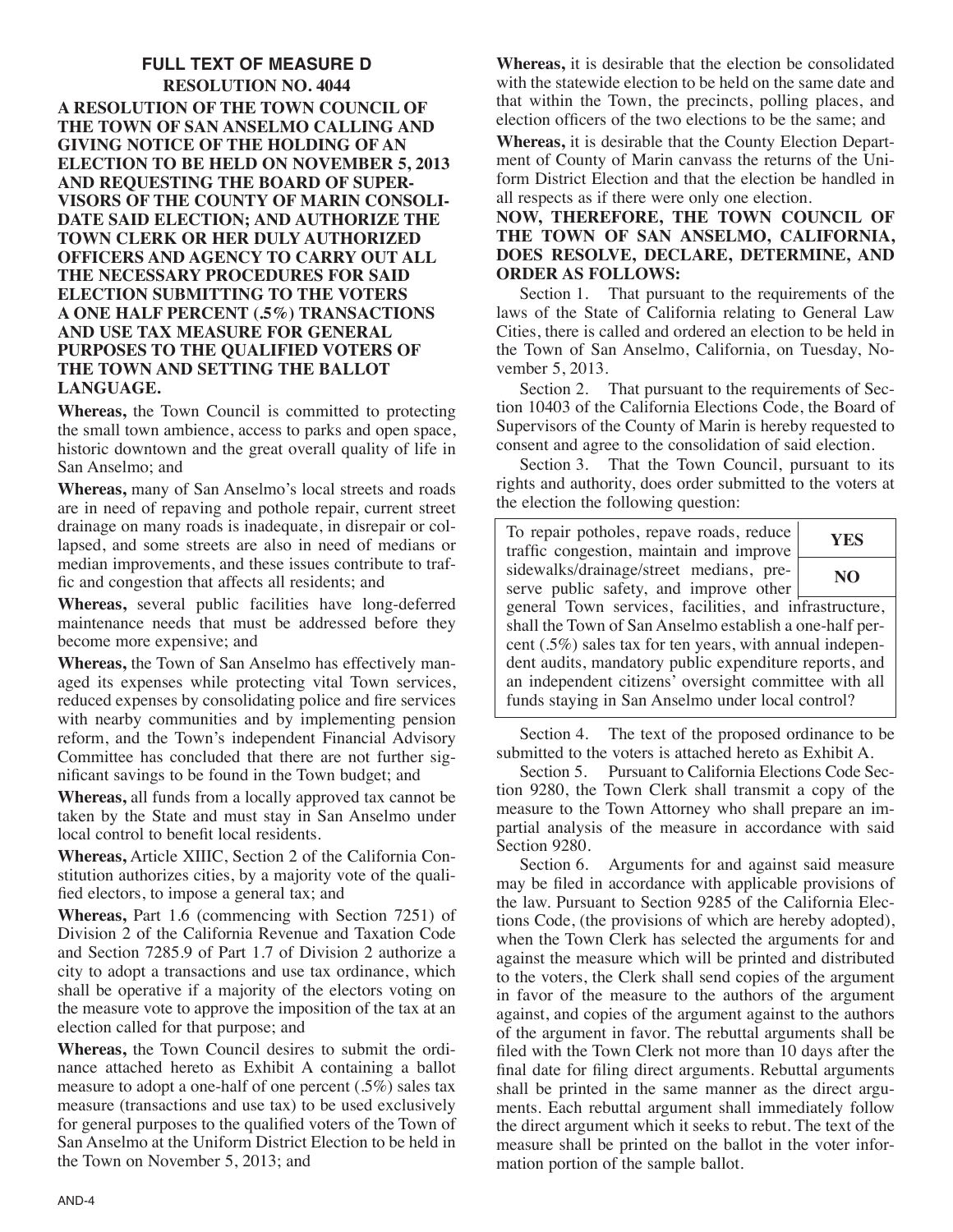Section 7. That the County Election Department is authorized to canvass the returns of said election. The election shall be held in all respects as if there were only one election, and only one form of ballot shall be used.

Section 8. That the Board of Supervisors is requested to issue instructions to the County Election Department to take any and all steps necessary for the holding of the consolidated election.

Section 9. That the Town Clerk shall certify to the passage and adoption of this Resolution and enter it into the book of original resolutions.

Section 10. That the polls for the election shall be open at 7:00 a.m. of the election and shall remain open continuously from that time until 8:00 p.m. of the same day, when the polls shall be closed, except as provided in Section 14401 of the California Elections Code.

Section 11. That in all particulars not recited in this resolution, the election shall be held and conducted as provided by law for holding municipal elections.

Section 12. That notice of the time and place of holding the election is given and Town Clerk is authorized, instructed, and directed to give further or additional notice of the election, in time, form, and manner as required by law.

Section 13. That the Town Clerk is hereby directed to file a certified copy of this resolution with the Board of Supervisors and the Election Department of the County of Marin.

Section 14. This resolution shall take effect immediately.

I, the undersigned hereby certify that the foregoing is a full, true, and complete copy of a resolution duly passed and adopted by the Council of the Town of San Anselmo at a special meeting thereof held on the 5th day of August, 2013 by the following vote:

AYES: Coleman, Dahlgren, Kroot, McInerney

NOES: None

ABSENT: Greene

ABSTAIN: None

s/KAY COLEMAN Mayor

ATTEST:

s/JOANNE KESSEL For Barbara Chambers, Town Clerk

# **EXHIBIT A TOWN OF SAN ANSELMO ORDINANCE NO. \_\_\_\_\_\_\_**

AN ORDINANCE OF THE PEOPLE OF THE TOWN OF SAN ANSELMO ADDING CHAPTER 8-8 TO THE SAN ANSELMO MUNICIPAL CODE IMPOSING A TRANSACTIONS AND USE TAX TO BE ADMINIS-TERED BY THE STATE BOARD OF EQUALIZATION

(November 5, 2013 Ballot Measure)

**Section 1.** The People of the Town of San Anselmo ordain as follows: that a new Chapter 8 shall be added to Title 8, Finance, Revenue, and Taxation, subject to voter approval as set forth herein, as follows:

**Chapter 8-8 TRANSACTIONS AND USE TAX Sections:**

**8-8.01. Title.**

- **8-8.02. Operative Date.**
- **8-8.03. Purpose.**
- **8-8.04. Contract with State.**
- **8-8.05. Transactions Tax Rate.**
- **8-8.06. Place of Sale.**
- **8-8.07. Use Tax Rate.**
- **8-8.08. Adoption of Provisions of State Law.**
- **8-8.09. Limitations on Adoption of State Law and Collection of Use Taxes.**
- **8-8.10. Permit Not Required.**
- **8-8.11. Exemptions and Exclusions.**
- **8-8.12. Amendments.**
- **8-8.13. Enjoining Collection Forbidden.**
- **8-8.14. Severability.**
- **8-8.15. Effective Date.**
- **8-8.16. Use of Proceeds.**
- **8-8.17. Fiscal Accountability Provisions.**

**8-8.01 TITLE.** This ordinance shall be known as the Town of San Anselmo Transactions and Use Tax. The Town of San Anselmo hereinafter shall be referred to as "the Town." This ordinance shall be applicable in the incorporated territory of the Town.

**8-8.02. OPERATIVE DATE.** "Operative Date" means the first day of the first calendar quarter commencing more than 110 days after the adoption of this ordinance, the date of such adoption being as set forth below.

**8-8.03. PURPOSE.** This ordinance is adopted to achieve the following, among other purposes, and the provisions hereof should be interpreted in order to accomplish those purposes:

A. To impose a retail transactions and use tax in accordance with the provisions of Part 1.6 (commencing with Section 7251) of Division 2 of the Revenue and Taxation Code and Section 7285.9 of Part 1.7 of Division 2 which authorizes the Town to adopt this tax ordinance which shall be operative if a majority of the electors voting on the measure vote to approve the imposition of the tax at an election called for that purpose.

B. To adopt a retail transactions and use tax ordinance that incorporates provisions identical to those of the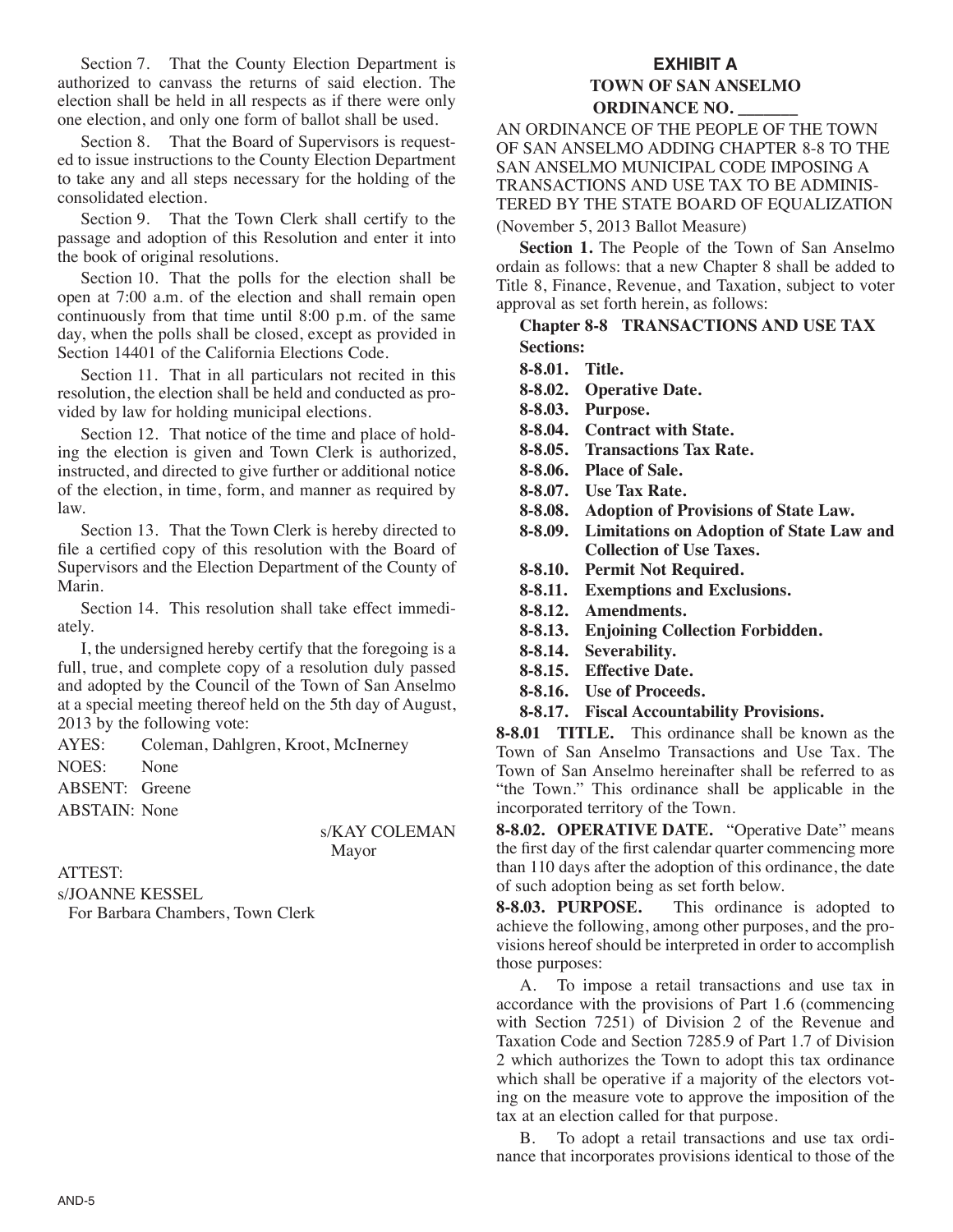Sales and Use Tax Law of the State of California insofar as those provisions are not inconsistent with the requirements and limitations contained in Part 1.6 of Division 2 of the Revenue and Taxation Code.

C. To adopt a retail transactions and use tax ordinance that imposes a tax and provides a measure therefore that can be administered and collected by the State Board of Equalization in a manner that adapts itself as fully as practicable to, and requires the least possible deviation from, the existing statutory and administrative procedures followed by the State Board of Equalization in administering and collecting the California State Sales and Use Taxes.

D. To adopt a retail transactions and use tax ordinance that can be administered in a manner that will be, to the greatest degree possible, consistent with the provisions of Part 1.6 of Division 2 of the Revenue and Taxation Code, minimize the cost of collecting the transactions and use taxes, and at the same time, minimize the burden of record keeping upon persons subject to taxation under the provisions of this ordinance.

**8-8.04. CONTRACT WITH STATE.** Prior to the operative date, the Town shall contract with the State Board of Equalization to perform all functions incident to the administration and operation of this transactions and use tax ordinance; provided, that if the Town shall not have contracted with the State Board of Equalization prior to the operative date, it shall nevertheless so contract and in such a case the operative date shall be the first day of the first calendar quarter following the execution of such a contract.

**8-8.05. TRANSACTIONS TAX RATE.** For the privilege of selling tangible personal property at retail, a tax hereby is imposed upon all retailers in the incorporated territory of the Town at the rate of  $.50\%$  (one half of one percent) of the gross receipts of any retailer from the sale of all tangible personal property sold at retail in said territory on and after the operative date of this ordinance.

**8-8.06. PLACE OF SALE.** For the purposes of this ordinance, all retail sales are consummated at the place of business of the retailer unless the tangible personal property sold is delivered by the retailer or his agent to an outof-state destination or to a common carrier for delivery to an out-of-state destination. The gross receipts from such sales shall include delivery charges, when such charges are subject to the state sales and use tax, regardless of the place to which delivery is made. In the event a retailer has no permanent place of business in the State or has more than one place of business, the place or places at which the retail sales are consummated shall be determined under rules and regulations to be prescribed and adopted by the State Board of Equalization.

**8-8.07. USE TAX RATE.** An excise tax is hereby imposed on the storage, use or other consumption in the Town of tangible personal property purchased from any retailer on and after the operative date of this ordinance for storage, use, or other consumption in said territory at the rate of .50% (one half of one percent) of the sales price of the property. The sales price shall include delivery charges when such charges are subject to state sales or use tax regardless of the place to which delivery is made.

**8-8.08. ADOPTION OF PROVISIONS OF STATE LAW.** Except as otherwise provided in this ordinance and except insofar as they are inconsistent with the provisions of Part 1.6 of Division 2 of the Revenue and Taxation Code ("Transactions and Use Taxes"), all of the provisions of Part 1 (commencing with Section 6001) of Division 2 of the Revenue and Taxation Code ("Sales and Use Taxes") are hereby adopted and made a part of this ordinance as though fully set forth herein.

**8-8.09. LIMITATIONS ON ADOPTION OF STATE LAWAND COLLECTION OF USE TAXES.** In adopting the provisions of Part 1 of Division 2 of the Revenue and Taxation Code:

A. Wherever the State of California is named or referred to as the taxing agency, the name of the Town shall be substituted therefor. However, the substitution shall not be made under the following circumstances:

1. When the word "State" is used as a part of the title of the State Controller, State Treasurer, State Board of Control, State Board of Equalization, State Treasury, or the Constitution of the State of California.

2. When the result of that substitution would require action to be taken by or against this Town or any agency, officer, or employee thereof rather than by or against the State Board of Equalization, in performing the functions incident to the administration or operation of this ordinance.

3. In those sections, including but not necessarily limited to, sections referring to the exterior boundaries of the State of California, where the result of the substitution would be to:

a. Provide an exemption from this tax with respect to certain sales, storage, use, or other consumption of tangible personal property which would not otherwise be exempt from this tax while such sales, storage, use, or other consumption remain subject to tax by the State under the provisions of Part 1 of Division 2 of the Revenue and Taxation Code, or;

b. Impose this tax with respect to certain sales, storage, use, or other consumption of tangible personal property which would not be subject to tax by the state under the said provision of that code.

4. In Sections 6701, 6702 (except in the last sentence thereof), 6711, 6715, 6737, 6797 or 6828 of the Revenue and Taxation Code.

B. The word "Town" shall be substituted for the word "State" in the phrase "retailer engaged in business in this State" in Section 6203 and in the definition of that phrase in Section 6203.

**8-8.10. PERMIT NOT REQUIRED.** If a seller's permit has been issued to a retailer under Section 6067 of the Revenue and Taxation code, an additional transactor's permit shall not be required by this ordinance.

### **8-8.11. EXEMPTIONS AND EXCLUSIONS.**

A. There shall be excluded from the measure of the transactions tax and the use tax the amount of any sales tax or use tax imposed by the State of California or by any city, city and county, or county pursuant to the Bradley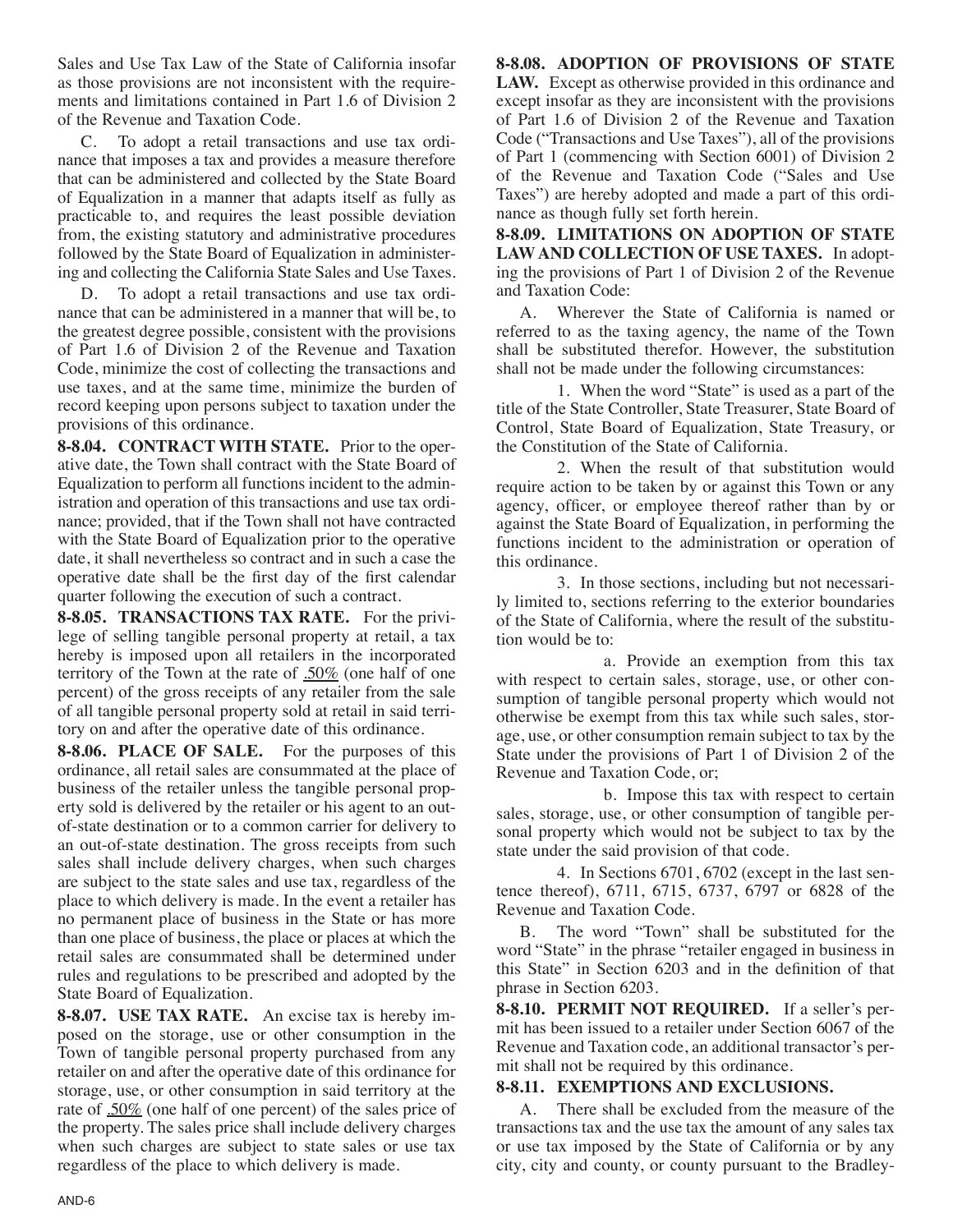Burns Uniform Local Sales and Use Tax Law or the amount of any state-administered transactions or use tax.

B. There are exempted from the computation of the amount of transactions tax the gross receipts from:

1. Sales of tangible personal property, other than fuel or petroleum products, to operators of aircraft to be used or consumed principally outside the county in which the sale is made, and directly and exclusively in the use of such aircraft as common carriers of persons or property under the authority of the laws of this State, the United States, or any foreign government.

2. Sales of property to be used outside the Town which is shipped to a point outside the Town, pursuant to the contract of sale, by delivery to such point by the retailer or his agent, or by delivery by the retailer to a carrier for shipment to a consignee at such point. For the purposes of this paragraph, delivery to a point outside the Town shall be satisfied:

a. With respect to vehicles (other than commercial vehicles) subject to registration pursuant to Chapter 1 (commencing with Section 4000) of Division 3 of the Vehicle Code, aircraft licensed in compliance with Section 21411 of the Public Utilities Code, and undocumented vessels registered under Division 3.5 (commencing with Section 9840) of the Vehicle Code by registration to an out-of-Town address and by a declaration under penalty of perjury, signed by the buyer, stating that such address is, in fact, his or her principal place of residence; and

b. With respect to commercial vehicles, by registration to a place of business out-of-Town and declaration under penalty of perjury, signed by the buyer, that the vehicle will be operated from that address.

3. The sale of tangible personal property if the seller is obligated to furnish the property for a fixed price pursuant to a contract entered into prior to the operative date of this ordinance.

4. A lease of tangible personal property which is a continuing sale of such property, for any period of time for which the lessor is obligated to lease the property for an amount fixed by the lease prior to the operative date of this ordinance.

5. For the purpose of subparagraphs (3) and (4) of this section, the sale or lease of tangible personal property shall be deemed not to be obligated pursuant to a contract or lease for any period of time for which any party to the contract or lease has the unconditional right to terminate the contract or lease upon notice, whether or not such right is exercised.

C. There are exempted from the use tax imposed by this ordinance, the storage, use, or other consumption in this Town of tangible personal property:

1. The gross receipts from the sale of which have been subject to a transactions tax under any state-administered transactions and use tax ordinance.

2. Fuel or petroleum products purchased by operators of aircraft and used or consumed by such operators directly and exclusively in the use of such aircraft as common carriers of persons or property for hire or compensation under a certificate of public convenience and necessity issued pursuant to the laws of this State, the United States, or any foreign government. This exemption is in addition to the exemptions provided in Sections 6366 and 6366.1 of the Revenue and Taxation Code of the State of California.

3. If the purchaser is obligated to purchase the property for a fixed price pursuant to a contract entered into prior to the operative date of this ordinance.

4. If the possession of, or the exercise of any right or power over, the tangible personal property arises under a lease that is a continuing purchase of such property for any period of time for which the lessee is obligated to lease the property for an amount fixed by a lease prior to the operative date of this ordinance.

5. For the purposes of subparagraphs (3) and (4) of this section, storage, use, or other consumption, or possession of, or exercise of any right or power over, tangible personal property shall be deemed not to be obligated pursuant to a contract or lease for any period of time during which any party to the contract or lease has the unconditional right to terminate the contract or lease upon notice, whether or not such right is exercised.

6. Except as provided in subparagraph (7), a retailer engaged in business in the Town shall not be required to collect the use tax from the purchaser of tangible personal property, unless the retailer ships or delivers the property into the Town or participates within the Town in making the sale of the property, including, but not limited to, soliciting or receiving the order, either directly or indirectly, at a place of business of the retailer in the Town or through any representative, agent, canvasser, solicitor, subsidiary, or person in the Town under the authority of the retailer.

7. "A retailer engaged in business in the Town" shall also include any retailer of any of the following: vehicles subject to registration pursuant to Chapter 1 (commencing with Section 4000) of Division 3 of the Vehicle Code, aircraft licensed in compliance with Section 21411 of the Public Utilities Code, or undocumented vessels registered under Division 3.5 (commencing with Section 9840) of the Vehicle Code. That retailer shall be required to collect the use tax from any purchaser who registers or licenses the vehicle, vessel, or aircraft at an address in the Town.

D. Any person subject to the use tax under this ordinance may credit against that tax any transactions tax or reimbursement for transactions tax paid to a district imposing, or retailer liable for a transactions tax pursuant to Part 1.6 of Division 2 of the Revenue and Taxation Code with respect to the sale to the person of the property the storage, use, or other consumption of which is subject to the use tax.

**8-8.12. AMENDMENTS.** All amendments subsequent to the effective date of this ordinance to Part 1 of Division 2 of the Revenue and Taxation Code relating to sales and use taxes and which are not inconsistent with Part 1.6 and Part 1.7 of Division 2 of the Revenue and Taxation Code, and all amendments to Part 1.6 and Part 1.7 of Division 2 of the Revenue and Taxation Code, shall automatically